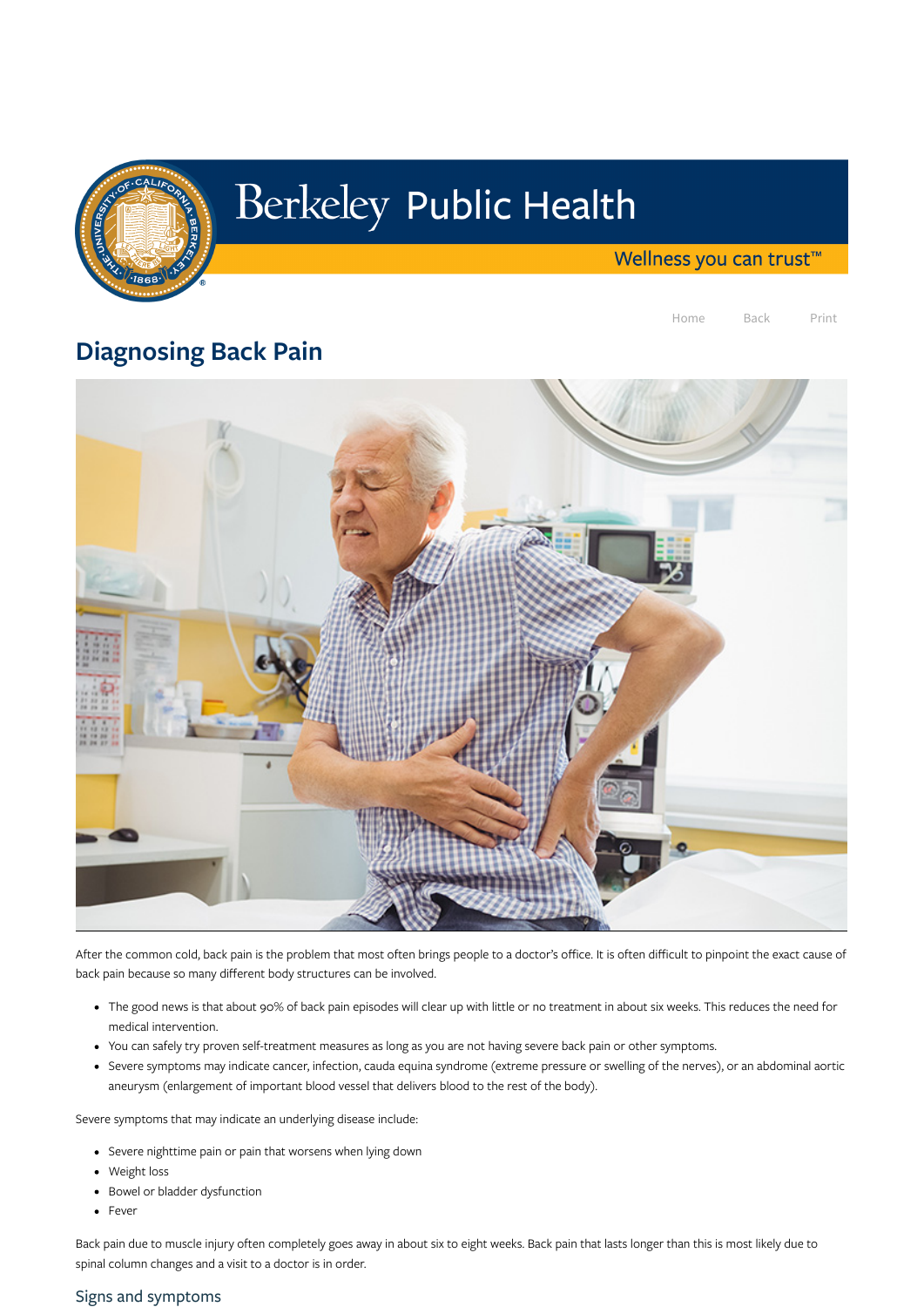Few back-pain episodes require immediate medical treatment. However, to rule out the possibility of a dangerous condition, doctors still need to ask certain routine questions. For example, a doctor will ask if you can relieve the pain by changing your position and if you feel pain when you're not moving.

## Back pain history

Some of the best clues to the cause of your back pain will come from your description of the pain. Obtaining an accurate account is a doctor's primary method of tracking down the cause and determining if and what type of treatment is necessary. Questions your doctor will ask include:

- Where is the pain located? Is it confined to the lower back or does it radiate to the buttocks or legs? (These questions check for sciatica.)
- How severe is the pain? For example, is the pain so excruciating that any movement is difficult or impossible? Can you go about your normal daily activities, even though the pain prevents vigorous exercise or activities associated with a lot of bending and twisting, such as gardening or golf? (A good description of pain intensity can help the doctor determine its cause.)
- When did the pain begin? Was it related to an activity or an injury? (If the pain follows an injury, it is less likely to be due to a slowly progressing condition, such as spinal stenosis.)
- What makes your back feel better or worse? For example, does lying down make it feel better? Does bending forward to tie a shoe increase the pain? (The pattern of pain may indicate whether a nerve is involved, possibly because of a disc herniation.)
- Have you had a prior episode of back pain? If so, how was it treated and how effective was the treatment? (The condition may have recurred.)
- Does coughing, sneezing, or straining worsen leg pain? There's good reason to suspect a damaged disc or compressed nerves. Coughing, sneezing, or straining puts pressure on the nerve root, which is likely to cause pain in the leg, but not the back.
- Do you have any other health problems? (Weight loss and poor appetite, for example, raise the concern that cancer has spread to the vertebrae. In addition, some disorders, such as hyperthyroidism, can cause osteoporosis.)
- What medications do you take? (Certain drugs, such as corticosteroids and anticonvulsants, can affect spinal bone mass.)
- What do you do for a living, and what kinds of exercise or other activities do you do? In what ways is the pain disabling? (Muscle injury is frequently related to a particular activity.)

### Physical examination

During a physical exam:

- Your doctor will often focus on your back, legs, and feet.
- The doctor will look at your posture and curvature of the spine.
- A hands-on examination of areas that are sore may provide clues to the origin of the pain.
- To observe muscles and joints during movement, the doctor may ask you to sit, stand, walk, twist, or bend forward or sideways.

A neurological exam will be done as well. Such an exam will include tests of:

- Sensation
- Strength
- Reflexes

These tests are important to detect disorders such as disc herniation and spinal stenosis. The nerves emerging from each level of the spine are responsible for sensation and muscle strength in specific parts of the body. For example, the nerve issuing from under the fifth lumbar vertebra (L5) is responsible for sensation in a narrow band that runs down the upper leg and wraps around to the front of the lower leg and the top of the foot.

By detecting loss of sensation in a particular area or diminished strength in certain muscles, the doctor may be able to discover what part of the spine is causing the pain. Reduced reflexes at specific areas also can provide vital clues to the source of back pain.